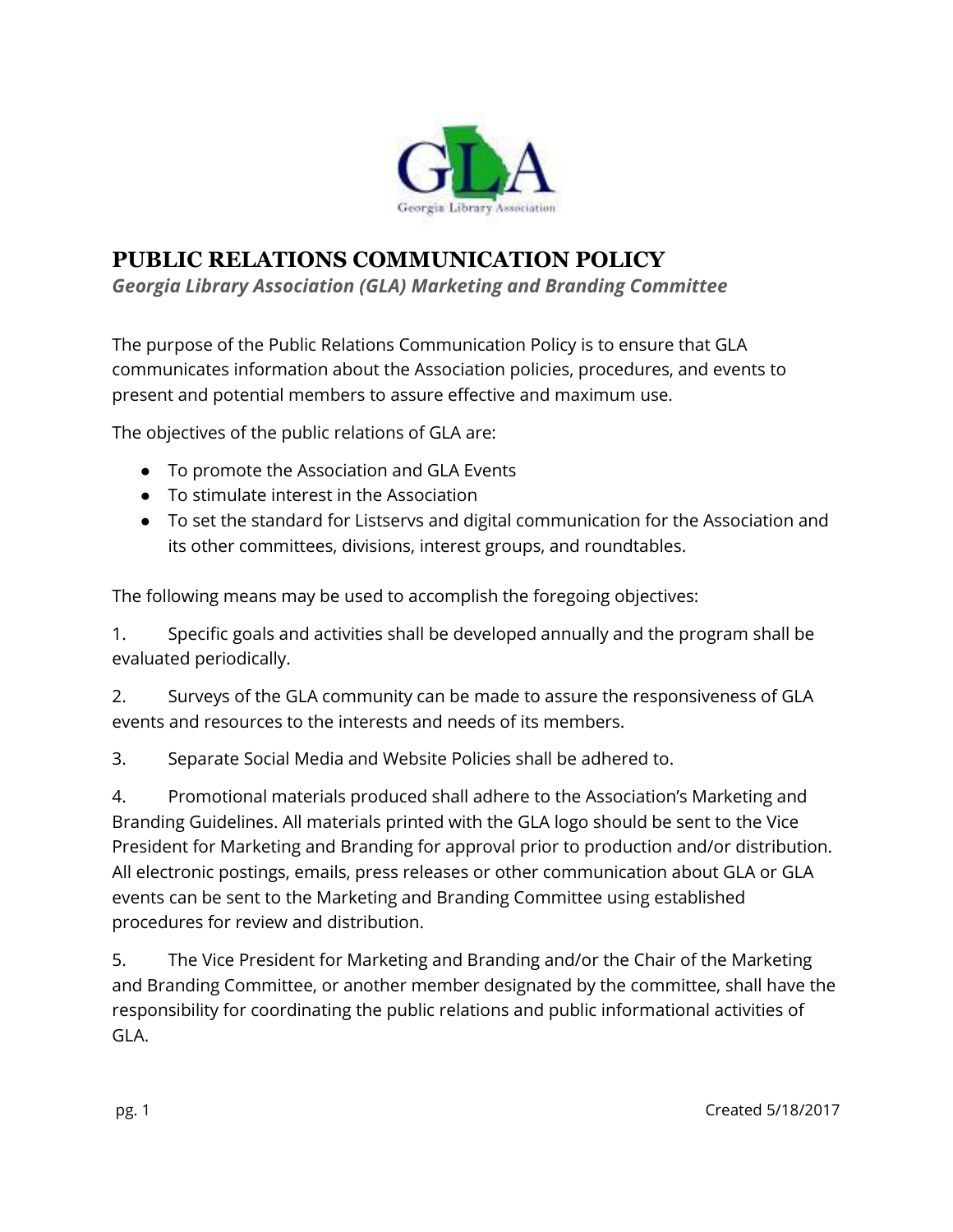6. Contacts, policies, procedures and all pertinent information to assist the committee in public relations, marketing, branding or communications shall be handed down each time an officer leaves the committee.

7. All communications across Listservs shall be with the intent to discuss issues of importance to libraries in the state; communicate about GLA's mission, goals or activities; publicize GLA events or other events related to libraries of all types; ask colleagues questions or advice; and/or to contact the Executive Board members of the Association with suggestions. It is also a vehicle to communicate with members in a timely fashion. Communications that do not meet the intents listed above should not be posted.

8. In all of these communications, members, officers, and committee members are required to uphold the highest standards of professionalism and ethical behavior. Unconstructive behaviors or comments are not permissible and may lead to action on behalf of GLA to end and remove such communication. GLA also reserves the right to disallow individuals from conducting such practices through GLA communication channels and be banned from GLA's Listserv.

9. All communication by GLA must abide by federal and state requirements, including IRS regulations prohibiting GLA from endorsing any political candidate. All parties must also abide by other applicable law, such as copyright and defamation laws, as well as the terms of service, terms of use, privacy policies, and other requirements of any communications platforms. (Note: The GLA Social Media Policy covers policies and practices for the development and use of social media sites and the GLA Website Policy covers policies and practices for the development and use of the GLA website.)

10. While members of GLA may act as agents (i.e., representatives) of the Association's interests in multiple forums, in the specific areas of legislative or policy activities, financial matters, communication with the media, and contractual obligations, only the officers and contracted staff of the Association have the authority to represent the Association. For example, a member may serve in the role of an agent of GLA in the course of negotiating with a speaker for a conference program, only the GLA President may approve the final contract with the speaker.

11. Committees, interest groups, roundtables and divisions may develop and distribute a variety of content to their members. Any content that is intended for mass distribution to GLA members or non-GLA members can first be reviewed by the Marketing and Branding Committee to ensure consistency with GLA's mission, goals, and standards. Such content should be submitted using established procedures for review and distribution.

Even if the content is not submitted to the committee for review, the content should adhere to professional standards and be free of mistakes, misinformation or